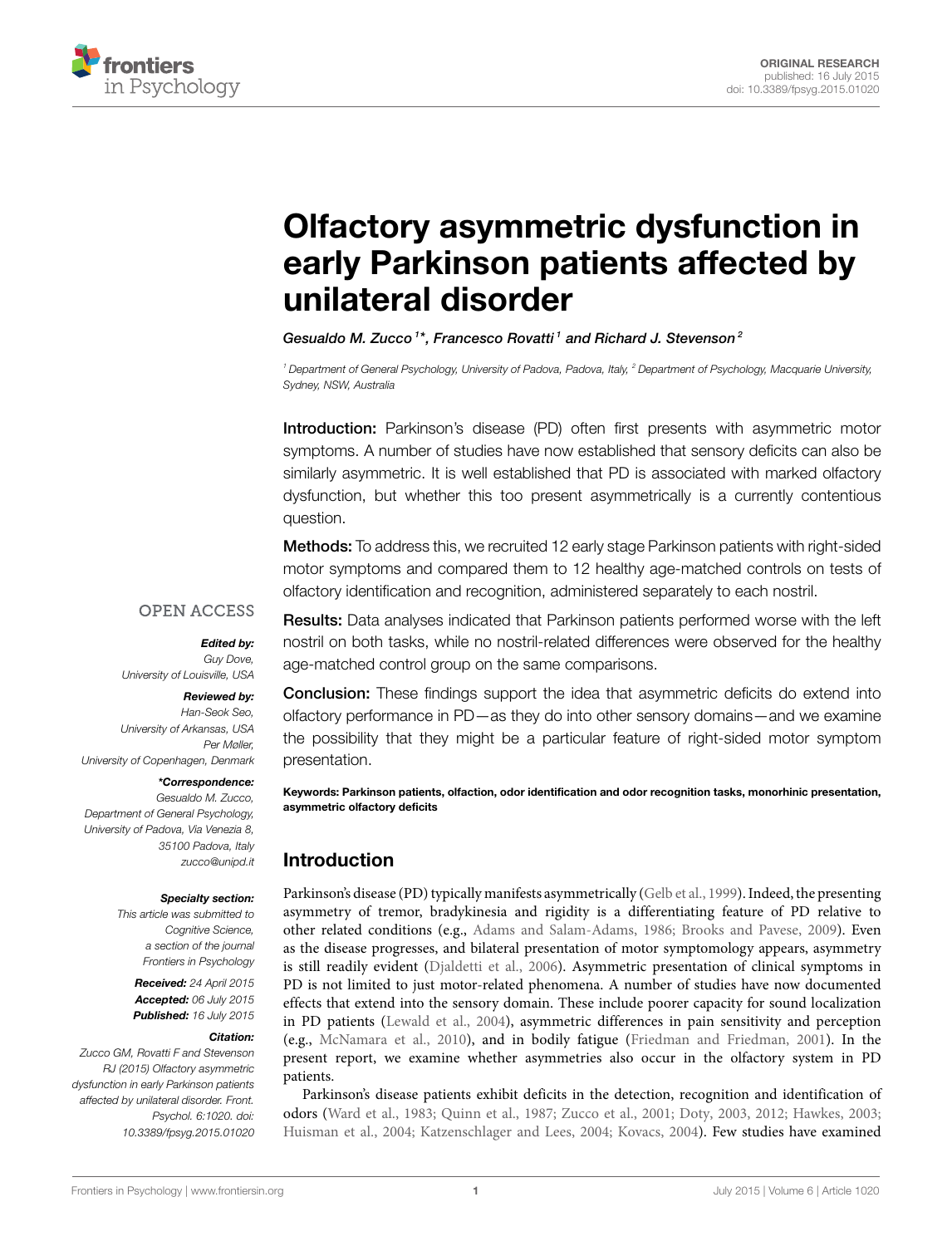whether these various olfactory deficits are bilateral or whether they are asymmetric, and if they are asymmetric, whether they are ipsilate[ral or contra](#page-3-15)l[ateral](#page-3-15) to motor-related impairments. In one study, Doty et al. (1992), examined groups of medicated and unmedicated PD patients, who completed a standardized smel[l iden](#page-3-10)t[ificati](#page-3-10)on task. As with other reports in the literature (see Doty, 2012) there was a significant impairment in odor identification performance in the PD patients when compared to a group of healthy age matched controls, with medication status in the PD patients having no effect on olfactory test performance. More pertinently here, there was no evidence of asymmetry in identificatio[n performan](#page-3-8)c[e. In](#page-3-8) contrast to this finding, a small study by Zucco et al. (2001), examining olfactory recognition and identification in six PD patients with predominantly right-sided motor symptoms found significant left-sided impairment on the recognition task, relative to a group of healthy age ma[tched controls.](#page-3-8) I[n the](#page-3-8) current study, we wished to extend Zucco et al.'s (2001) original finding, by determining whether a similar asymmetry in olfactory functioning could be found on both tasks in a larger group of early stage PD patients, with right-sided motor symptoms.

# **Materials and Methods**

### **Participants**

Two groups were formed, one consisting of 12 Parkinson patients aged on average  $65.3 \pm (SD)$  4.8 years (range, 55-70 years), matched for age and gender to 12 Normal controls aged on average 69.1 *±* (SD) 5.1 years (range, 59–76 years). Both sexes were equally represented. All participant[s were rig](#page-3-16)h[t-han](#page-3-16)ders, as ascertained by their responses to the Oldfield's (1971) questionnaire for handedness.

The patients, at an early stage of the disease (*M* duration of symptoms 2 years and 3 months) were examined at the Neurological clinic of the St. Raffaele hospital in Milan (I). The sev[erity of their dysf](#page-3-17)u[nction](#page-3-17) was [evaluated from 1 to 1.5](#page-3-18) on the Hoehn and Yahr (1967) and Fahn and Elton (1987) scale. The disorder was unilateral with only the right side of the body affected. The patients were treated at the time of testing with Sinemet (L-Dopa with carbidopa) and Requip (Ropirinolo).

Both groups of participants were in good health and free of major medical illness and signs of dementia (as ascertained on the basis of their scores on the Mini Mental State Examination). Also, they had no history of major olfactory pathologies or drug use, [which may affect olfacto](#page-3-19)ry function. Exclusion criteria (see, e.g., Zucco and Bollini, 2011) were related to conditions causing temporary or permanent alterations to the sense of smell (e.g., current allergic rhinitis, polyposis, viral infection, nasal trauma, head injury), neurological disorder that might affect cognitive function, drug or alcohol abuse, and smoking habits (only nonsmokers were tested).

Informed consent was obtained from the participants in the study. The study was conducted in accordance with the Declaration of Helsinki for experimentation with human subjects and approved by the local committee.

### **Materials and Procedures**

The general procedure [was the same as that u](#page-3-19)sed in other published papers (see, e.g., Zucco and Bollini, 2011).

Participants underwent an odor identification and an odor recognition task of suprathreshold common odorants comparable for subjective intensities, as based on prior laboratory comparisons. Some of the odorants were drawn from household items (e.g., anchovy paste, shoe-polish), while others were essences and essential oils (Kart laboratories, Lausanne, Switzerland) with the remainder drawing upon stimuli from the "Sniffin' Sticks" test kit (Burghart Instruments, Wedel, Ger[many\). T](#page-2-0)en odorants served as target and 30 as distracters (see **Table 1**, for details). Excepting the Sniffin' Sticks the odorants were either dissolved in mineral oil, in distilled water or presented neat, and placed in small test glasses (height: 15 cm, diameter: 1.3 cm) fitted with rubber lids connected to a cotton swab wrapped around the end of a stick. These substances were refreshed every 48 h which was deemed sufficient to maintain a fairly constant subjective intensity.

For both the recognition task and the identification task, participants were instructed to keep their eyes closed for the entirety of each test. On the recognition task each trial comprised the presentation of a target odorant followed by a recognition set of four odorants. Each participant smelled the target—randomly chosen from the set of 10—for about 4-s. About 3–4 s later the participant was presented, one at a time, with four test tubes one of which contained the previously sniffed odorant, and he/she was asked to recognize the target. The distracter stimuli on each recogniti[on trial](#page-2-0) were randomly selected from a pool of distracters (see, **Table 1**). A 6-s interstimulus interval separated odor presentations so as to avoid carry-over adaptation effects. Between trials a 20–25 s rest was provided. On the identification task the participant had to smell each odorant for 4 s, drawn at random from the set of 10, while [the examiner](#page-3-20) [read](#page-3-20) aloud four alternative verbal labels (see, Zucco et al., 2014). Each participant had to identify the correct label for the odorant. On both the recognition and identification tests the stimuli were delivered separately to each nostril, with the other covered by a cotton swab. The distance between the stimulus and the subject's nose was kept constant (i.e., the odorants were kept approximately 2 cm in front of the nostrils). The experiment took place in one quiet, well-ventilated room. The order of tasks and the order of the nostril exposed to the odorants was counterbalanced among participants. Responses were scored for accuracy. The participants' scores ranged from 0 to 10. Each test procedure lasted about 20 min per participant.

### **Experimental Design and Statistical Analyses**

Results were analyzed by means of SPSS 21 statistical software for windows.

Number of correct responses were submitted to a three-way mixed-design analysis of variance (ANOVA), with "Groups" (Parkinson patients vs. Controls) as between factor, and "Nostril" (Left vs. Right) and "Tasks" (Recognition vs. Identification) as within factors.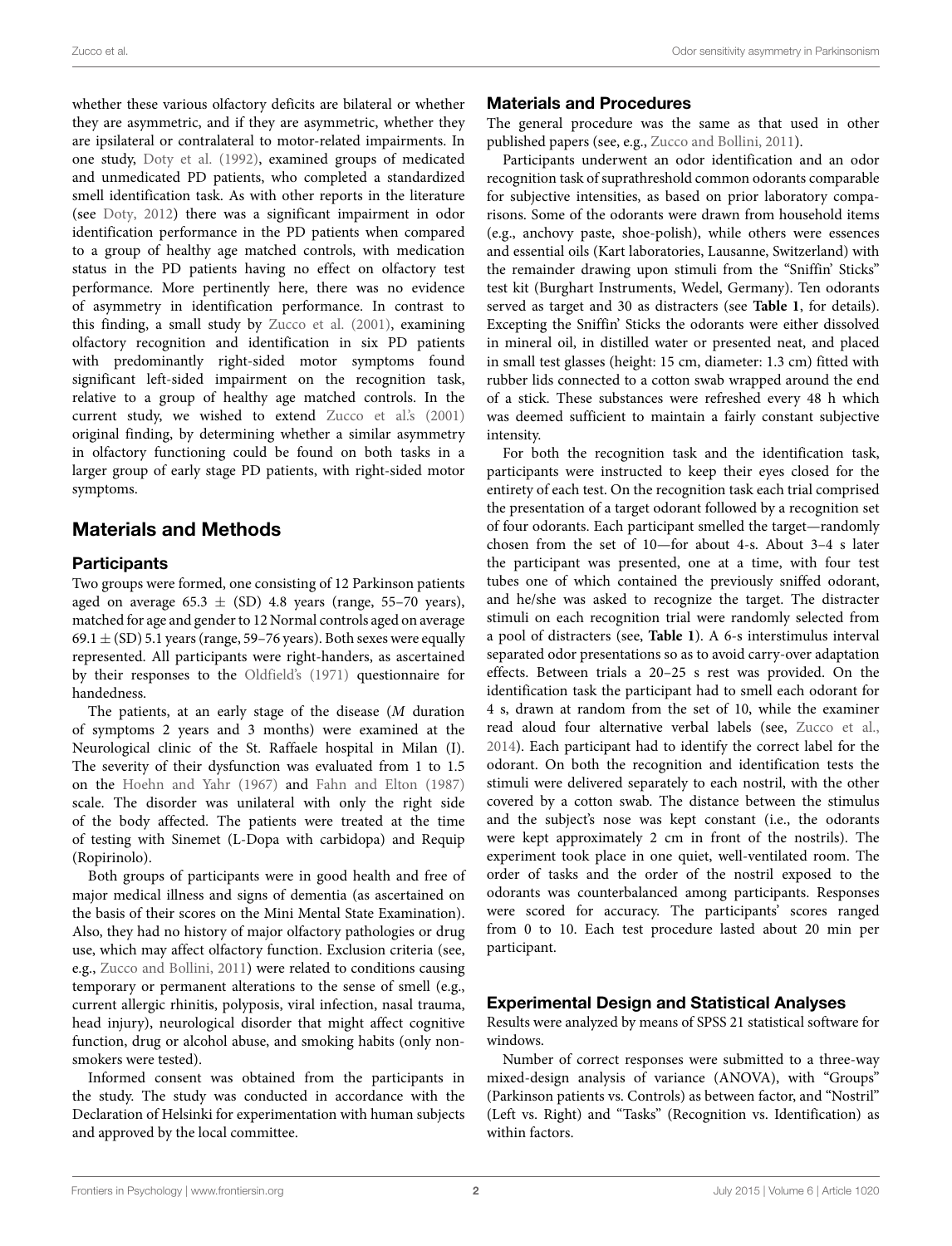| <b>Number</b> | <b>Targets</b>         |                              | <b>Distracters</b> |                      |  |
|---------------|------------------------|------------------------------|--------------------|----------------------|--|
| 1.            | Almond (100% N)        | Anchovy paste (100% N)       | Jasmine (70% MO)   | Shoe-polish (100% N) |  |
| 2.            | Cinnamon (SS)          | Banana (SS)                  | Juniper (100% N)   | Sulfur (100% N)      |  |
| 3.            | Coffee (SS)            | Boot grease (100% N)         | Lemon (SS)         | Strawberry (100% N)  |  |
| 4.            | Garlic (SS)            | Camphor (100% N)             | Licorice (SS)      | Tar (100% N)         |  |
| 5.            | Ink (100% N)           | Chocolate (SS)               | Mustard (75% DW)   | Tobacco (100% N)     |  |
| 6.            | Lavender (SS)          | Clove (SS)                   | Onion (80% DW)     | Tomato (100% N)      |  |
| 7.            | Grappa Liquor (100% N) | Denatured alcohol (70% DW)   | Paint (100% N)     | Turpentine (SS)      |  |
| 8.            | Mint (SS)              | Dish washing liquid (100% N) | Petrol (70% DW)    | Vanilla (100% N)     |  |
| 9.            | Oregano (100% N)       | Fennel (100% N)              | Pine (100% N)      | Vinegar (70% DW)     |  |
| 10.           | Rose (SS)              | Honey (100%N)                | Rum (100% N)       | Violet (100% N)      |  |

<span id="page-2-0"></span>

|  |  |  |  |  |  | TABLE 1   Odorants used listed in alphabetic order and their respective concentration. |  |
|--|--|--|--|--|--|----------------------------------------------------------------------------------------|--|
|--|--|--|--|--|--|----------------------------------------------------------------------------------------|--|

*DW, dilution in distilled water; MO, dilution in mineral oil; N, neat; SS, "Sniffin' Sticks." Percentage indicated the quantity of odorant used.*



# <span id="page-2-1"></span>**Results**

Overall performance on the olfactory tests (combined recognition and identifi[cation scor](#page-2-1)es), as a function of nostril stimulated, are depicted in **Figure 1**. The gender of the participants was not included as a variable in the following analyses, since it had no influence on tests performance as ascertained by a (unreported) set of prior analyses.

The analysis revealed a significant effect of factors Groups:  $[F(1,22) = 61.2, P = 0.0001]$  and Nostril:  $[F(1,22) = 7.48,$  $P = 0.012$ ] and the interaction Groups  $\times$  Nostril [ $F(1,22) = 8.51$ ,  $P = 0.012$ ], suggesting that performance differed between nostrils [in the Par](#page-2-1)kinson patients to a greater extent than for controls (see **Figure 1**). To confirm this interpretation we conducted a pairwise *post hoc* comparison using the Tukey test, which showed significantly worse performance with the left nostril compared to the right only in the Parkinson patients group ( $P = 0.01$ ). The mean overall performance scores for each group by nostril stimulated were as follows: Parkinson patients (Left nostril:  $M = 4.56$ , SEM = 0.4; Right nostril:  $M = 6.02$ , SEM = 0.3); Controls (Left nostril:  $M = 8.21$ , SEM = 0.2; Right nostril:  $M = 8.23$ , SEM = 0.3).

# **Discussion**

Consistent with previous reports, the PD patients as a whole were significantly poorer on our olfactory identificatio[n and](#page-3-6) [recognitio](#page-3-6)[n tasks than the h](#page-3-7)[ealthy age matche](#page-3-8)[d controls](#page-3-9)([Ward](#page-3-10) [et al.,](#page-3-11) 1983; [Qu](#page-3-11)inn et al., 1987; [Zucco et al.,](#page-3-13) 2[001;](#page-3-13) D[oty,](#page-3-14) 2003, [2012](#page-3-14); Hawkes, 2003; Katzenschlager and [Lees,](#page-3-10) [2004](#page-3-10); Kovacs, 2004). However, while the consensus (e.g., Doty, 2012) position would seem to be that these deficits should be bilateral, our findings would seem to indicate otherwise. We found significant left-sided impairments in the PD patients on both olfactory recognition and identification tasks, when contrasted to our healthy age matched controls. Not only does this result extend the previous preliminary findings of a similar left-sided olfa[ctory deficit](#page-3-8) i[n PD](#page-3-8) patients with right-sided motor symptoms (Zucco et al., 2001), it also provides further evidence that olfactory deficits in PD can be asymmetric—[as with certain other sen](#page-3-5)s[ory d](#page-3-5)[eficits tested](#page-3-3) i[n this](#page-3-3) [disorder \(e.g.,](#page-3-4) Fri[edma](#page-3-4)n and Friedman, 2001; Lewald et al., 2004; McNamara et al., 2010).

One obvious question to arise from these findings is why we have observe[d asymmetr](#page-3-15)i[es in](#page-3-15) olfactory performance that were not seen in Doty et al.'s (1992) original study. It has been suggested that PD may well repres[ent a cluster of related bu](#page-3-21)t actually quite distinct disorders (e.g., Sian-Hulsmann et al., 2011). One feature of PD where this distinction has been made before relates to the presenting side of the disorder. The literature suggests that initial right-sided presentation may be associated with particular features [including reduced PD severity an](#page-3-22)d a slower rate of progression (Riederer and Sian-Hulsmann, 2012), as well encompassin[g other disea](#page-3-23)s[e-rela](#page-3-23)ted differences (e.g., reduced cognitive deficits; Huber et al., 1992). We tentatively suggest that initial right-sided presentation of motor-related problems in PD may have a further asymmetric associate—deficits in olfactory performance—deficits that are contralateral to the presenting side for motor symptoms, but ipsilateral to the side of the brain initially more affected by the d[isease. This](#page-3-15) i[n turn](#page-3-15) may suggest one contributory factor as to why Doty et al. (1992) may have found no asymmetry in olfactory identification, as their data pooled patients with both bilateral, left and right-sided asymmetries, perhaps obscuring a right-sided effect.